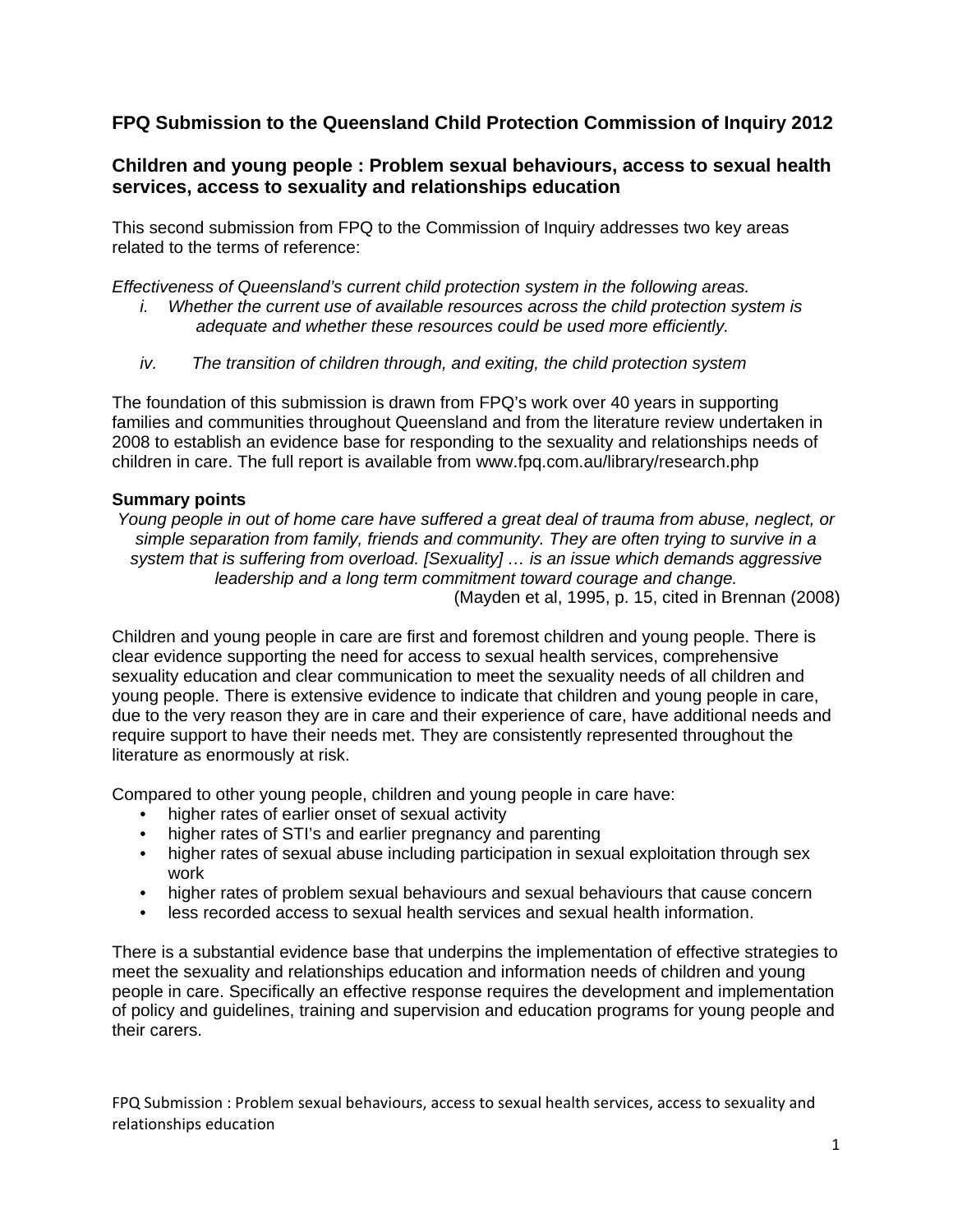Three specific issues are examined in more detail below:

#### **1. Problem sexual behaviours**

*What appeared to be necessary was advice and support for the caregivers to work actively with these young people to teach them appropriate interpersonal boundaries, to show them how to give and receive affection in non-sexual ways and to involve them in activities which would enhance their self esteem in more socially appropriate ways.* 

(Farmer et al, 2003, p. 108)

Knowing how to identify and respond to sexual behaviours in children and young people helps adults to support the development of healthy sexuality and protect young people from harm or abuse.

Sexuality is integral to a person's identity and develops throughout life. It is natural for children and young people to express their sexuality through their behaviour. Healthy sexual behaviour may be expressed in a variety of ways through play and relationships and relates to the stage of development. Sexual behaviours are not just about sex. They include any talk, touch, questions, conversations and interests which relate to sexuality and relationships. When children or young people display sexual behaviour which increases their vulnerability or causes harm to another, adults have a responsibility to take action to provide support and protection.

The Crime and Misconduct Commission (2004) reported that 11% of the children and young people in care in Queensland had problem sexual behaviours. Less than 2% of this group were identified as "sexual offenders" (p. 2). In *Managing sexually abused and/or abusing children in substitute care,* of the 36 young people in the study, half had shown "abusing" sexual behaviours (11 boys and 7 girls) (Farmer, 2003, p. 103). Over two thirds of the young people in the study were described by their caregivers as displaying sexual behaviours that were of concern (2003, p. 104). In *Abuse of Children in Foster and Residential Care,* Hobbs et al (1999), stated that the prevalence of emotional, behavioural and developmental problems among children in foster care is well documented and that common problems cited include sexual behaviour (p 1247).

There is a clear rationale for supporting children and young people in care with sexual behaviour problems, as well as their carers and service providers. The literature states that all who come in contact with children who have sexual behaviour histories have a right to be safe from harm. This includes other children in care, siblings, the biological children and grandchildren of foster and kinship carers, and all children and adults in general (Farmer et al, 2003; Hobbs et al, 1999; Family Planning Queensland, 2006)

All involved in the care and protection of children and young people require a framework to identify, understand and respond to sexual behaviours. A clear shortfall within the current system is the absence of uniform uptake of evidence based decision making frameworks. For resources to be mobilised effectively, clear differentiation between behaviours which are developmentally normal and those that are of concern or harmful is required.

One of the available tools to assist with this refinement is the *Traffic Lights* framework developed by FPQ in 2006. This provides both an evidence based conceptual framework, in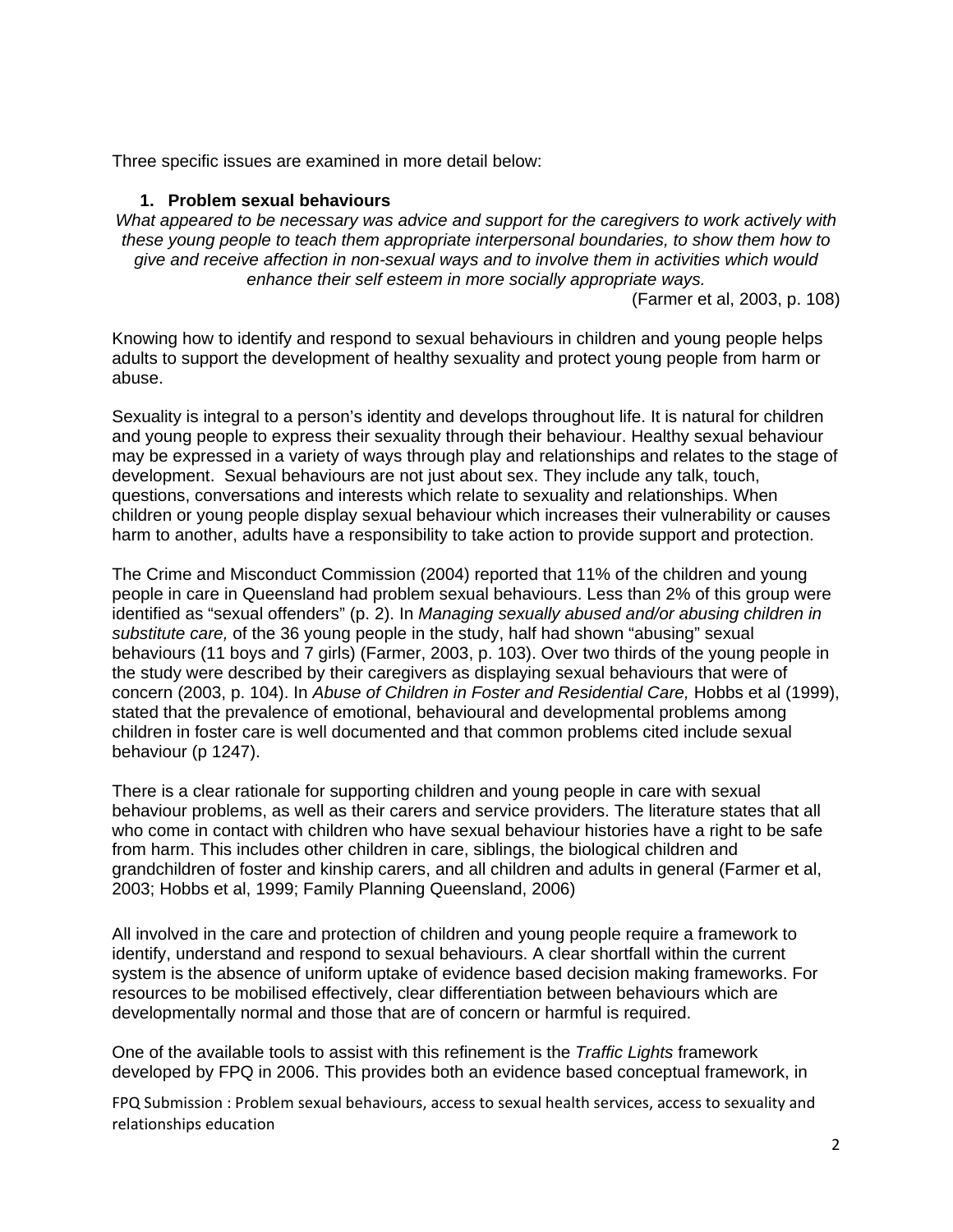addition to practical and specific intervention strategies. It has the potential to resource both professionals and community carers with skills and knowledge in better responding to the needs of children and young people in at risk situations, as well as those in the care system.

### **2. Access to sexual health services**

*Usually, by the time professionals took action, such as arranging a visit to a Family Planning Clinic, it was too late and the pregnancy was a fait accompli.* 

(Farmer et al, 2003, p. 106)

Some of the reasons for poor access to sexual health services for children and young people in care included: numerous placements, not knowing new communities, unfamiliarity with service providers and young people not knowing people who they felt comfortable seeking sexuality advice from (Farmer, et al, 2003; Mayden, 1995; Polit et al, 1987; NCB, 2005). Another issue that was seen as a serious problem was the poorly defined role of foster parents and the issue of who should assume responsibility for the sexual health of a young person; the foster parent, the caseworker, the biological parent or the school system (Becker et al, 2000; Farmer, 2003).

Becker et al (2000) found more than half of the young people exiting child protection were neither offered, nor did they use, sexual health services while in care. Farmer et al (2003) also reported that care providers and service providers experienced a great deal of confusion, fear and lack of power with regards to whose responsibility it was for helping young people to access sexual health services. They reported that care providers did not wish to be seen as condoning sexual activity especially for young people under the age of legal consent (Farmer et al, 2003, p. 106).

In 2011, FPQ had direct experience of the confusion present in the current system when approached for advice by a general practitioner working in a remote location of Queensland. The GP had been asked by a case worker to provide contraception for a 14 yr old. The difficulty encountered in this situation was inconsistent interpretation of the policy contained in the Child Safety Practice Manual (CSPM) as to what process is required to obtain consent (and from who) in this situation. Two clear issues emerged in our discussions with the Department – firstly that the policy contained a number of ambiguities about decision implications about different contraceptive methods, and that there was very limited awareness among case workers and clinicians about its content. Given the previously noted higher rates of poor sexual and reproductive health outcomes among young people in care, there is a need to ensure that the policy document supports the rights of young people to access services and that all involved in their care are clear about the consent pathways required.

#### **3. Access to sexuality education**

Research demonstrates that sexuality education programs are more effective when given before young people become sexually active, and when the programs emphasise social norms and skill development. Sexuality education does not encourage increased or early sexual activity. Comprehensive sexuality education programs have been shown to help delay first intercourse, and increase the adoption of safer sexual practices in sexually active youth (Grunseit & Kippax, 1997, McLaughlin & Thompson, 2007; Mueller, Gavin & Kulkarni, 2008).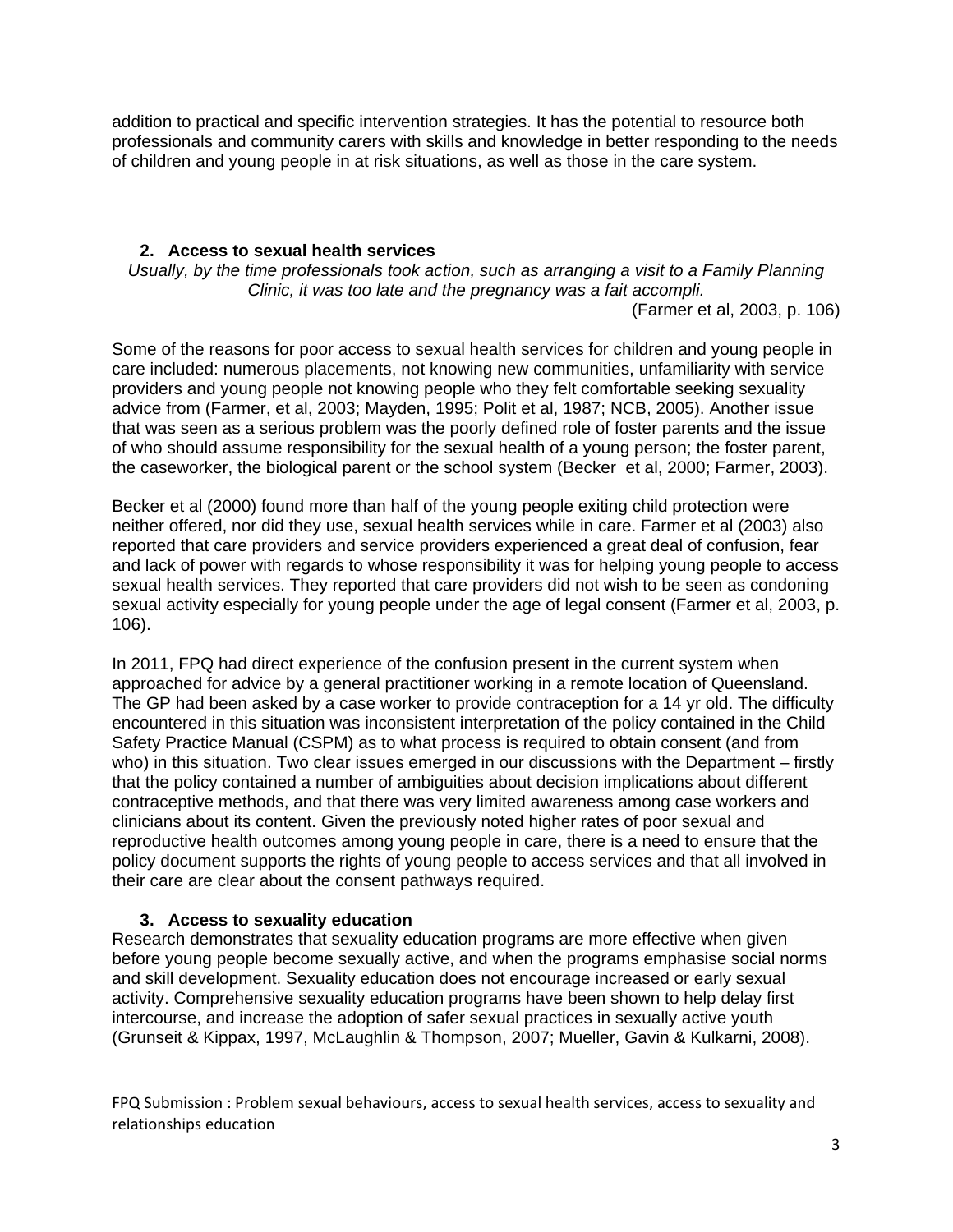Australian research into children and young people in care regarding educational involvement confirms that children in care are more likely to miss school than their peers, are less likely to have school programs that target their emotional, social, behavioural and learning needs and are more likely to have lower educational outcomes than peers (Australian Institute of Health and Welfare, 2007; CCYPCG, 2007; Mendes et al, 2004).

Foster and kinship carers are often given the responsibility of meeting all of the needs of the children and young people in their care. Parents are seen as primary sexuality educators of their children (FPQ, 2007). Polit et al (1989) discussed the foster carer's perceived role as a substitute parent with the same expectations of parental responsibility as biological carers. After reviewing the literature, questions remain about whether foster and kinship carers are meeting the role, are able to meet the role, are expected to meet the role or are even permitted to fulfil the role of sexuality educator with the young people in their care ( NCB, 2001; Polit et al, 1989; Risley-Curtis, 1997; Vinnerjlung et al, 2007). Only one quarter of foster parents of sexually active teenagers had talked directly to young people about sexuality issues or referred them to services (Polit et al, 1989). In this study, two thirds of caseworkers believed that providing contraceptive information was the foster parents responsibility not their own (Polit et al, 1989).

Farmer et al (2003) concludes that the inability of foster carers and other workers to meet the sexuality needs of children in care is based on fear and passivity. The study quotes one worker as saying, "We've got leaflets. We've got a whole pile of stuff they can look at. But we're not going to say, "I'm going to talk about this now." (Farmer et al, 2003, p.106)

Other studies cited that carers believed that due to either the sexual abuse, problem sexual behaviours or early onset of sexual activity of children and young people in care that the young people were already sexually aware and experienced and that their input, as carers, with regards to sexuality information was not required (Farmer et al, 2003; NCB, 1998). Research regarding sexuality education found that young people want to talk about sexuality with someone that they trust (Smith et al, 2003). "For many fostered children and young people their relationships with their foster carer are the closest relationship they have known" (NCB, 2001, p. 2).

From the literature, strategies for overcoming the resistance to addressing the sexuality needs of young people in care are comparable. Common solutions include:

- policy and guideline development
- pre and post service training for staff and carers
- ongoing supervision and support

• the development of resources and curricula (Becker et al, 2000; NCB, 2001; Mallon et al, 2002; Mayden, 1995)

# References

Australian Childhood Foundation. (2005). *Children who engage in problem sexual behaviours: Context, characteristics and treatment: A review of the literature*. ACF: Deakon.

Australian Institute of Health and Welfare. (2007). Educational outcomes of children on guardianship or custody orders: a pilot study. *Child Welfare Series,* No. 42. Canberra: AIHW.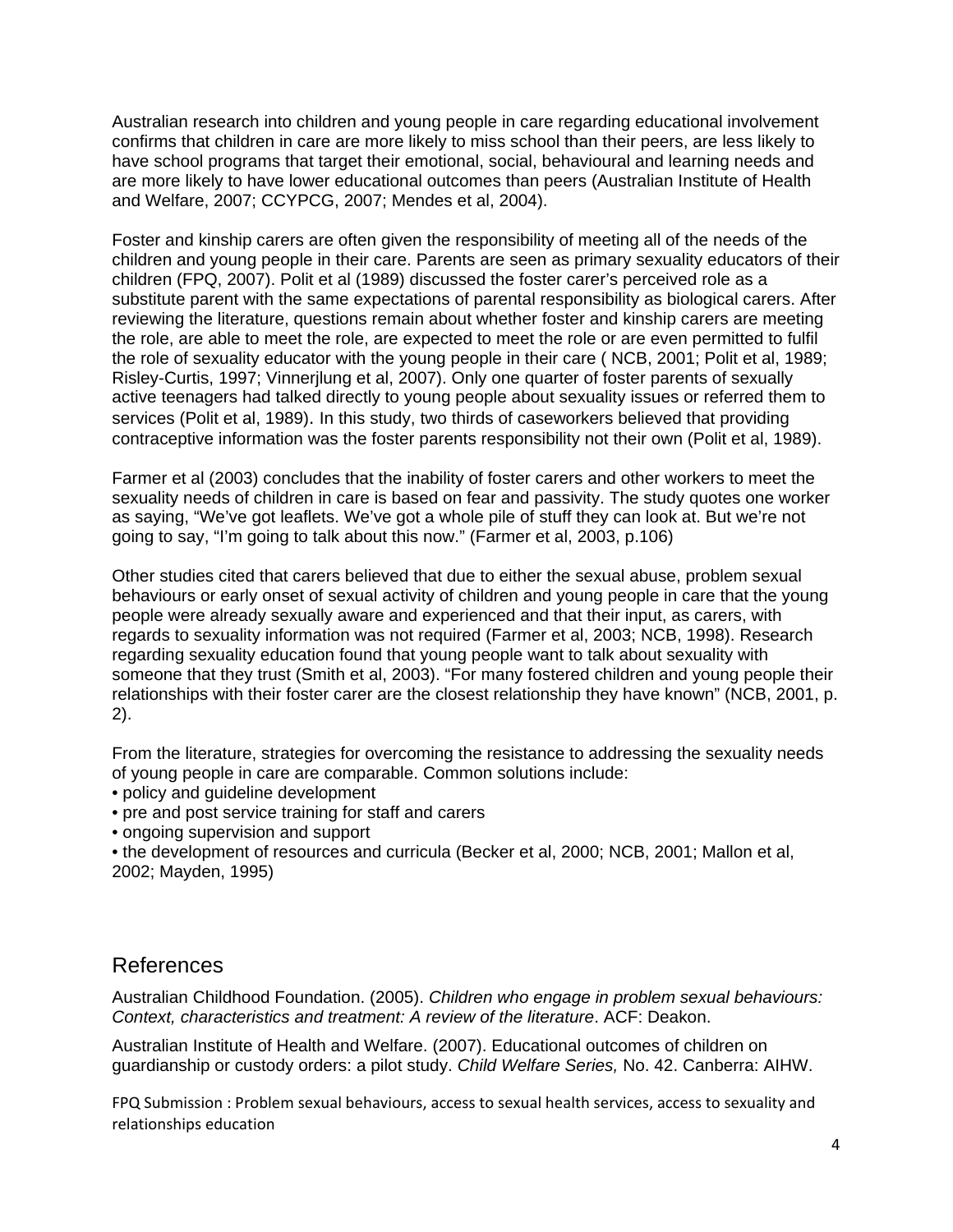Becker, M.G. & Barth, R.P. (2000). Power through choices: The development of a sexuality education curriculum for youth in out-of-home care. *Child Welfare,* 79 (3), 269-282.

Brennan, H (2008) *Settings and Solutions: Supporting access to sexuality and relationships information for children in care.* Brisbane. Family Planning Queensland.

Commission for Children and Young People and Child Guardian. (2007). *Snapshot 2007: Children and young people in Queensland*. Brisbane: CCYPCG.

Crime and Misconduct Commission. (2004). *Protecting children: An inquiry into abuse of children in foster care*. Brisbane: Crime and Misconduct Commission.

Department of Child Safety. (2007). *Child safety practice manual*. Brisbane: DCS.

Family Planning Queensland. (2006). *Sexual behaviours in children and adolescents: A guide to identify, assess and respond to sexual behaviours that cause concern.* Brisbane: FPQ.

Farmer, E. & Pollock, S. (2003). Managing sexually abused and/or abusing children in substitute care. *Child and family social work,* 8, 101-112.

Finkelhor, D. (2007). Prevention of sexual abuse through educational programs directed towards children. *American academy of pediatrics,* 120, 640 –645.

Goldman, J., & Padayachi, U. (1997). The prevalence and nature of child sexual abuse in Queensland. *Child Abuse and Neglect*. 21 (5), 489-498.

Grunseit, A. & Kippax, S. (1997). *Impact of HIV and sexual health education on the sexual behaviour of young people.* New York: UNAIDS.

Hobbs, G.F., Hobbs, C.J. & Wynne, J. M. (1999). Abuse of children in foster and residential care. *Child Abuse and Neglect,* 23 (12), 1239 – 1252.

Mayden, B. (1995). Access to sexuality information for out-of-home youth. *SIECUS Report,* 24 (1), 13-15.

McLaughlin, M. & Thompson, K. (2007). Inequalities in the provision of sexual health information for young people. *Journal of Family Planning and Reproductive Health Care*, 33 (2), 99-105.

Mendes, P. & Moslehuddin, B. (2004). Graduating from the child welfare system: a comparison of the UK and Australian leaving care debates. *International Journal of Social Welfare,* 13, 332 – 339.

Mueller, T., Gavin, L. & Kulkarni, A. (2008). The association between sex education and youth's engagement in sexual intercourse, age first intercourse, and birth control use at first sex. *Journal of Adolescent Health,*42, 89-96.

National Children's Bureau. (2001). *Talking about sex and relationships: A factsheet for foster carers.* London: NCB.

National Children's Bureau. (2005). *Healthy care briefing: Sexual health.* London: NCB.

Polit, D.F., Morrow White, C. & Morton,T.D. (1987). Sex education and family planning services for adolescents in foster care. *Family Planning Perspectives*, 19 (1), 18-23.

Risley-Curtis, C. (1997). Sexual activity and contraceptive use among children entering out of home care. *Journal of Child Welfare*. 76.4. 475-499.